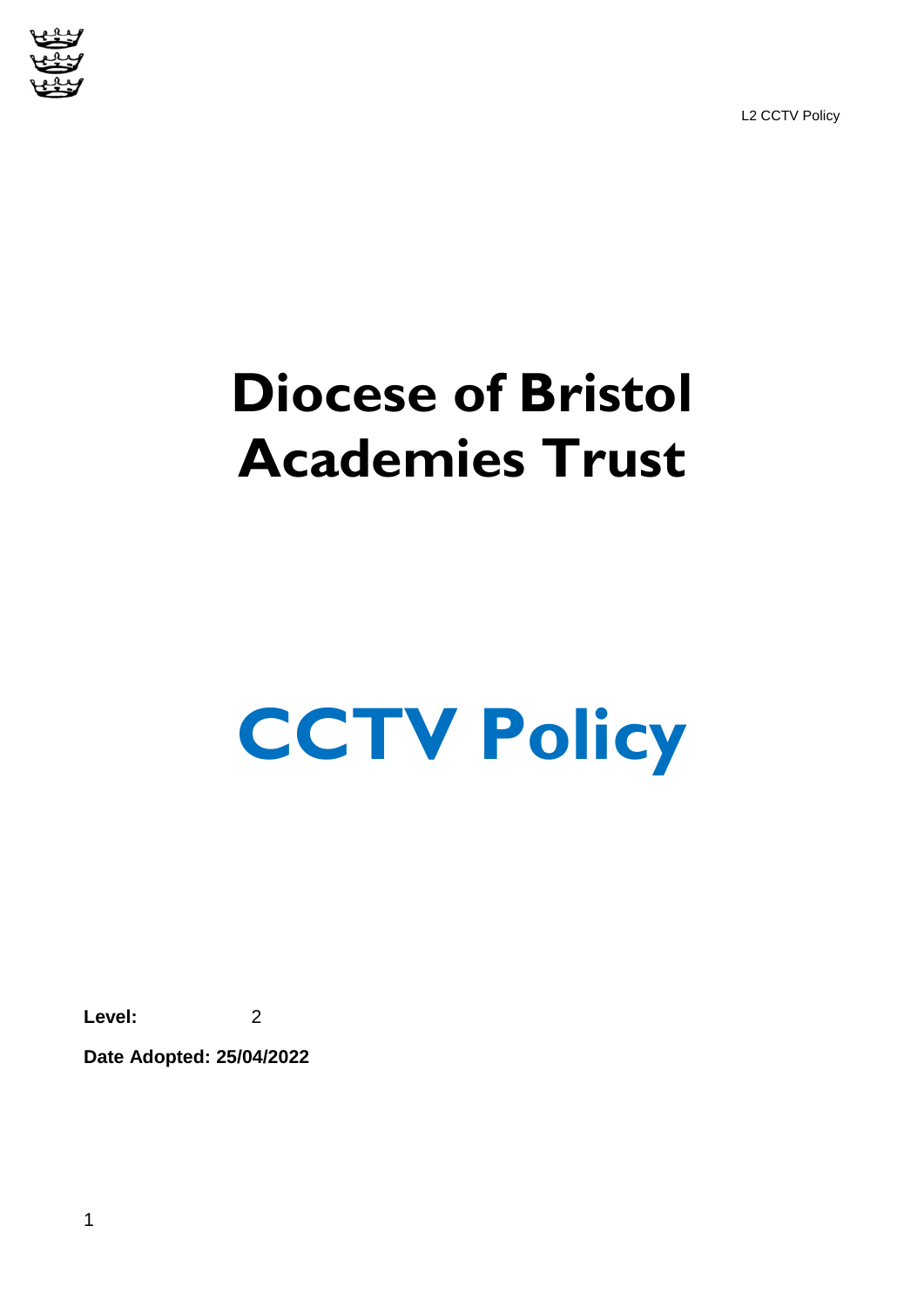

| <b>Date</b> | Page | <b>Change</b> | Origin of Change e.g. TU<br>request, Change in<br>legislation |
|-------------|------|---------------|---------------------------------------------------------------|
|             |      |               |                                                               |
|             |      |               |                                                               |
|             |      |               |                                                               |
|             |      |               |                                                               |
|             |      |               |                                                               |
|             |      |               |                                                               |
|             |      |               |                                                               |
|             |      |               |                                                               |
|             |      |               |                                                               |
|             |      |               |                                                               |
|             |      |               |                                                               |

## **History of most recent Policy changes (must be completed)**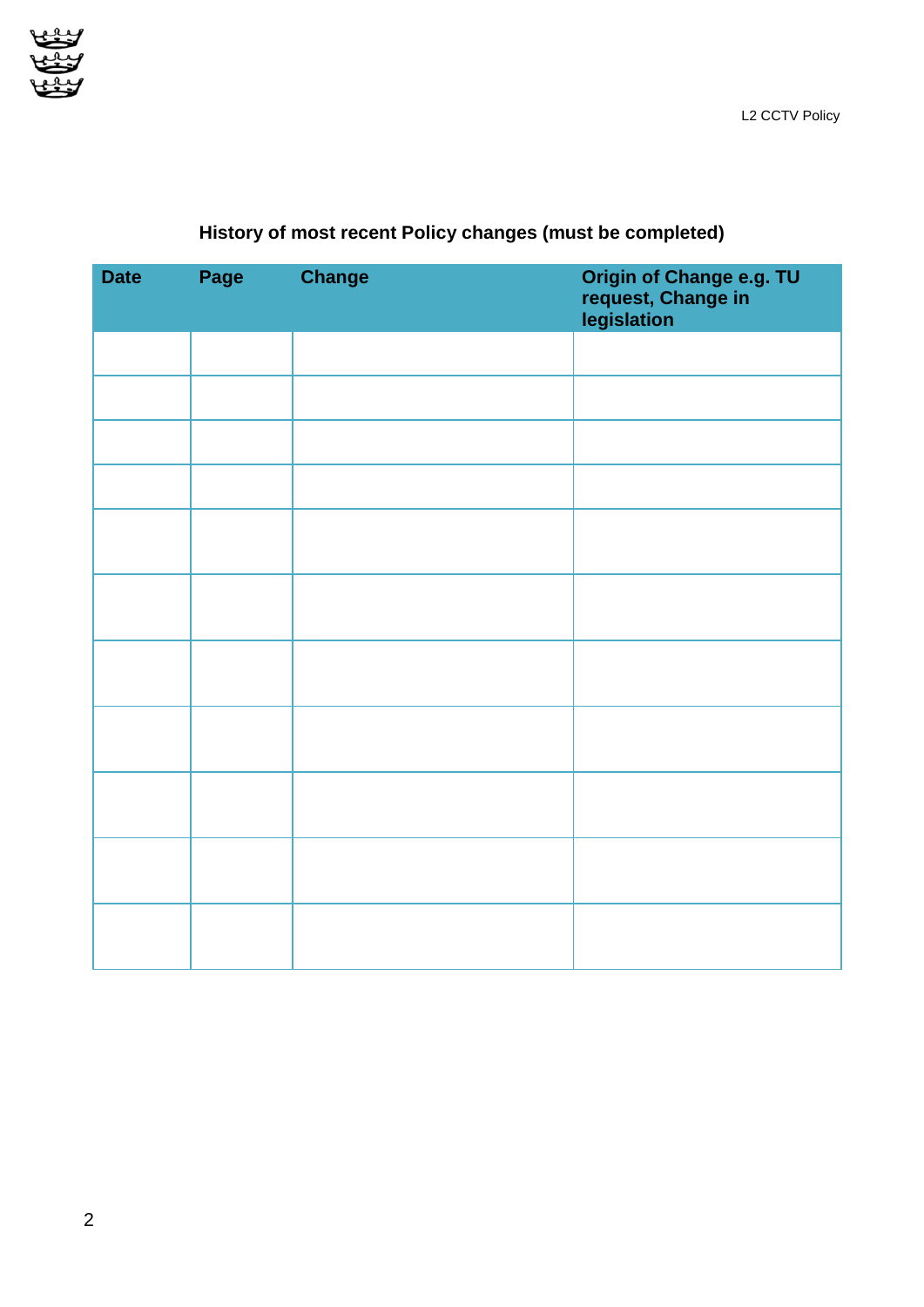L2 CCTV Policy



### **CCTV Policy**

#### **1. Introduction**

Closed Circuit Television (CCTV) Systems are installed in Sutton Benger C of E Academy.

#### **2. Purpose**

The purpose of this policy is to regulate the use of Closed Circuit Television and its associated technology in the monitoring of the external environment of the premises under the remit of Sutton Benger C of E Academy.

CCTV systems are installed externally for the purpose of enhancing security of the building and its associated equipment as well as creating a mindfulness among the occupants, at any one time, that a surveillance security system is in operation within and/or in the external environs of the premises during both the daylight and night hours each day.

CCTV at Sutton Benger C of E Academy is intended for the purposes of:

- protecting the school buildings and school assets, both during and after school hours;
- promoting the health and safety of staff, pupils and visitors;
- preventing bullying;
- reducing the incidence of crime and anti-social behaviour (including theft and vandalism);
- supporting the Police in a bid to deter and detect crime;
- assisting in identifying, apprehending and prosecuting offenders; and
- ensuring that the school rules are respected so that the school can be properly managed.

#### **3. Scope**

This policy relates directly to the location and use of CCTV and the monitoring, recording and subsequent use of such recorded material. Where classes and activities are carried out in rented premises, Sutton Benger C of E Academy will ensure that CCTV systems, where installed, are operated only in a way that is compatible with the provisions of this policy.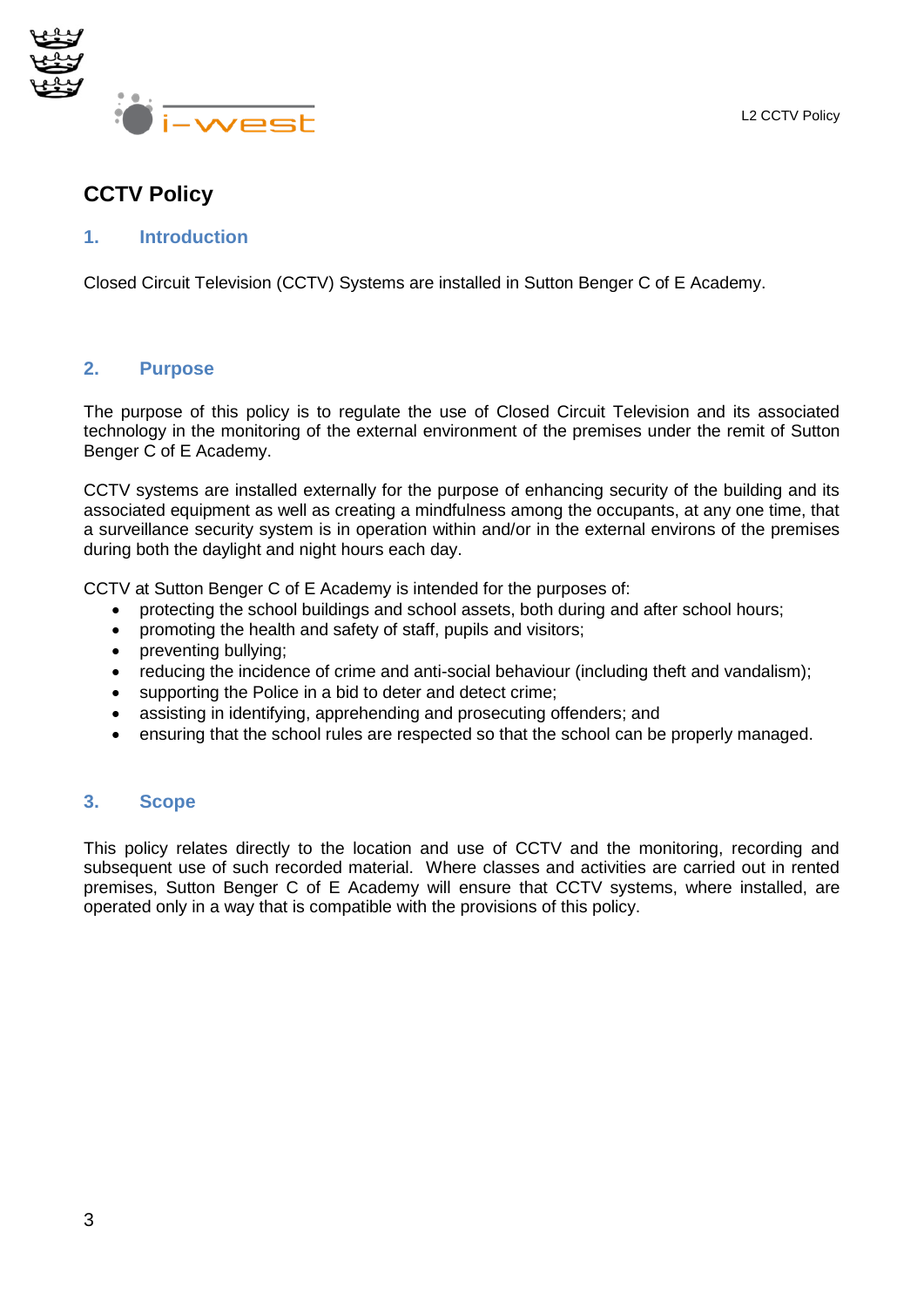

#### **4. General Principles**

Sutton Benger C of E Academy, as the corporate body has a statutory responsibility for the protection of its property, equipment and other plant as well providing a sense of security to its employees, students and invitees to its premises owes a duty of care under the provisions of Safety, Health and Welfare at Work Act 2005 and associated legislation and utilises CCTV systems and their associated monitoring and recording equipment as an added mode of security and surveillance for the purpose of enhancing the quality of life of the school community by integrating the best practices governing the public and private surveillance of its premises.

The use of the CCTV system will be conducted in a professional, ethical and legal manner and any diversion of the use of CCTV security technologies for other purposes is prohibited by this policy e.g. CCTV will not be used for monitoring employee performance.

CCTV monitoring of public areas for security purposes will be conducted in a manner consistent with all existing policies adopted by the school, including Equality & Diversity Policy, Dignity at Work Policy, Codes of Practice for dealing with complaints of Bullying & Harassment and Sexual Harassment and other relevant policies, including the provisions set down in equality and other educational and related legislation.

This policy prohibits monitoring based on the characteristics and classifications contained in equality and other related legislation e.g. race, gender, sexual orientation, national origin, disability etc.

Video monitoring of public areas for security purposes within school premises is limited to uses that do not violate the individual's reasonable expectation to privacy.

Information obtained in violation of this policy may not be used in a disciplinary proceeding against an employee of the school or a student attending one of its schools/centres.

All CCTV systems and associated equipment will be required to be compliant with this policy following its adoption by Sutton Benger C of E Academy. Recognisable images captured by CCTV systems are ["personal data.](http://www.dataprotection.ie/viewdoc.asp?m=m&fn=/documents/guidance/310604.htm)" They are therefore subject to the provisions of the Data Protection Act 2018.

#### **5. Justification for use of CCTV**

The Data Protection Act requires that data is "adequate, relevant and not excessive" for the purpose for which it is collected. This means that Sutton Benger C of E Academy needs to be able to justify the obtaining and use of personal data by means of a CCTV system. The use of CCTV to control the perimeter of the school buildings for security purposes has been deemed to be justified by the Estates and Facilities team. The system is intended to capture images of intruders or of individuals damaging property or removing goods without authorisation.

**CCTV systems will not be used to monitor normal teacher/student classroom activity in school.**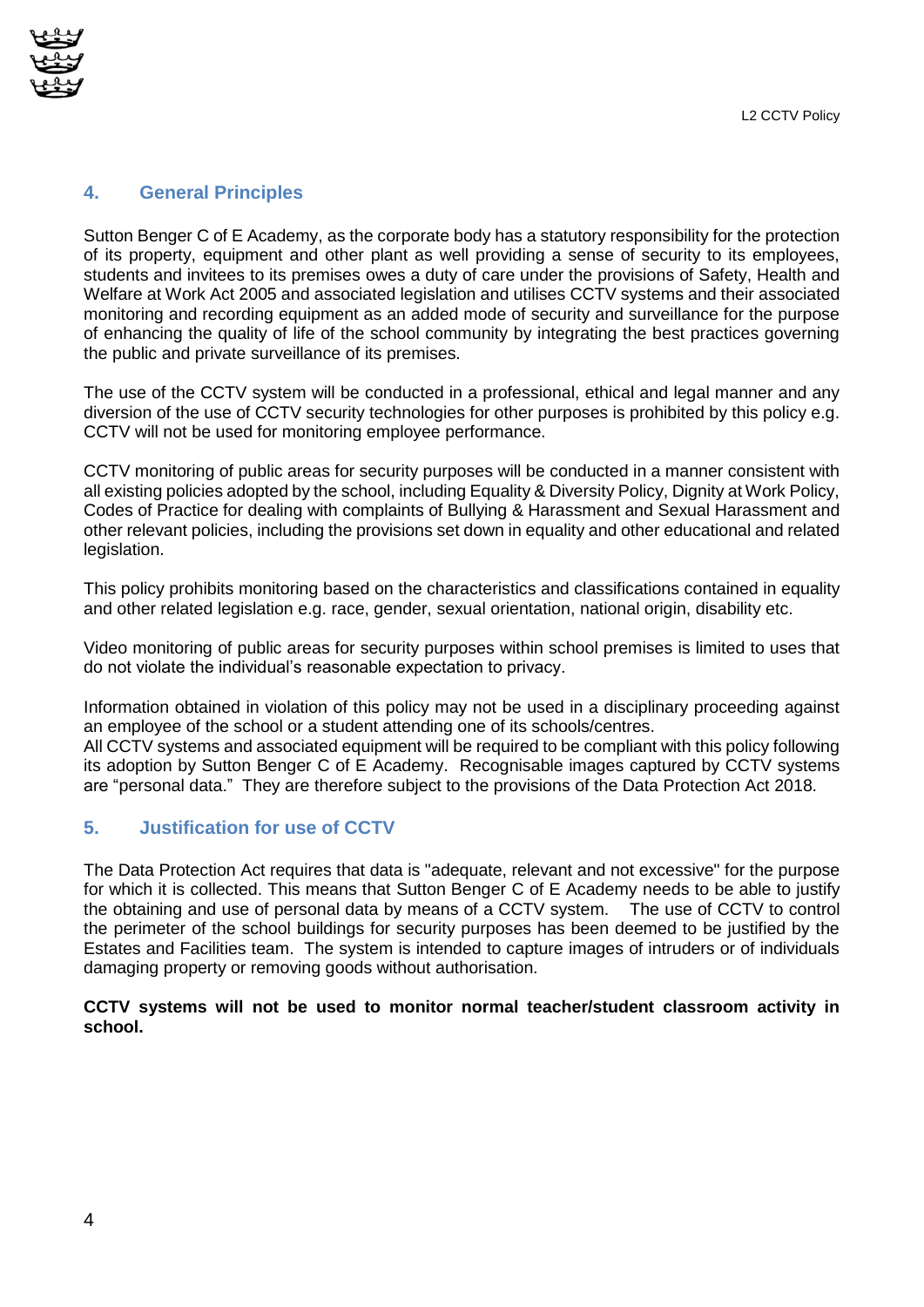

#### **6. Location of cameras**

The location of cameras is a key consideration. Use of CCTV to monitor areas where individuals would have a reasonable expectation of privacy would be difficult to justify. Sutton Benger C of E Academy has endeavoured to select locations for the installation of CCTCV cameras which are least intrusive to protect the privacy of individuals. Cameras placed so as to record external areas are positioned in such a way as to prevent or minimise recording of passers-by or of another person's private property.

#### **CCTV Video Monitoring and Recording of Public Areas in** Sutton Benger C of E Academy **may include the following:**

- *Protection of school buildings and property:* The building's perimeter, entrances and exits, lobbies and corridors, special storage areas, cashier locations, receiving areas for goods/services
- *Monitoring of Access Control Systems:* Monitor and record restricted access areas at entrances to buildings and other areas
- *Verification of Security Alarms:* Intrusion alarms, exit door controls, external alarms
- *Video Patrol of Public Areas:* Parking areas, Main entrance/exit gates, Traffic Control
- *Criminal Investigations (carried out by the police):* Robbery, burglary and theft surveillance

#### **7. Covert surveillance**

Sutton Benger C of E Academy will not engage in covert surveillance.

Where the police may request to carry out covert surveillance on school premises, such covert surveillance may require the consent of a judge. Accordingly, any such request made by the police will be requested in writing and the school will seek legal advice.

#### **8. Informing / fairness – signage**

The school will provide a copy of this CCTV Policy on request to staff, students, parents and visitors to the school. This policy describes the purpose and location of CCTV monitoring, a contact number for those wishing to discuss CCTV monitoring and guidelines for its use, and referenced in all the schools Privacy Notices.

Adequate signage will be placed at each location in which a CCTV camera(s) is sited to indicate that CCTV is in operation. Adequate signage will also be prominently displayed at the entrance to the property. Signage shall include the name and contact details of the data controller as well as the specific purpose(s) for which the CCTV camera is in place in each location.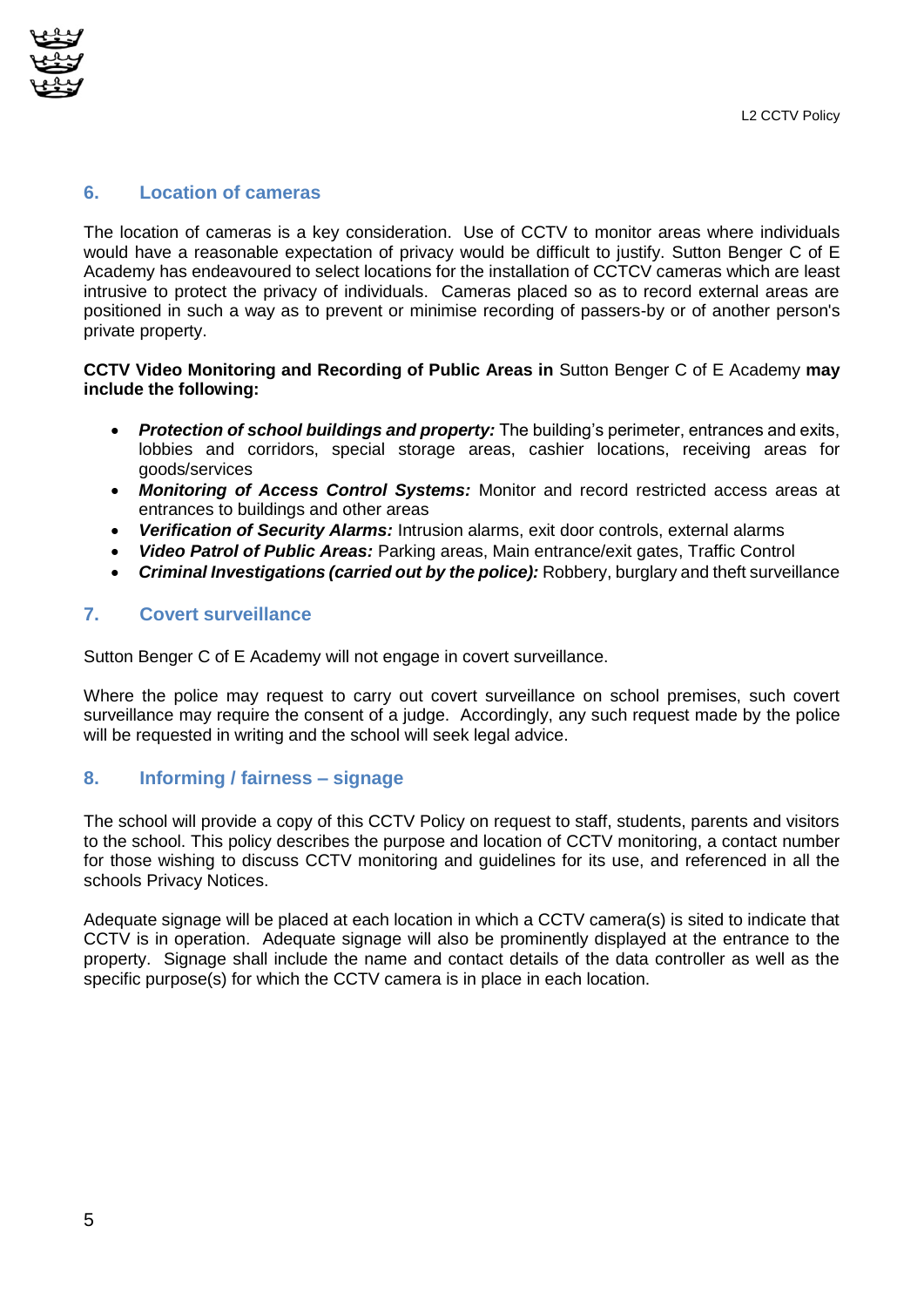



**Images are being monitored and recorded for the purpose of crime-prevention, the prevention of anti-social behaviour, the prevention of bullying, for the safety of our staff and students and for the protection of** Sutton Benger C of E Academy **and its property.** 

**This system will be in operation 24 hours a day, every day.** 

#### **These images may be passed to the police.**

**This scheme is controlled by The Diocese of Bristol Academies Trust and operated by**  Sutton Benger C of E Academy

#### **For more information, contact 01249 720407**

Appropriate locations for signage will include:

- at entrances to premises i.e. external doors, school gates
- reception area
- at or close to each internal camera

#### **9. Storage & Retention**

The Data Protection Act states that data "shall not be kept for longer than is necessary for" the purposes for which it was obtained. A data controller needs to be able to justify this retention period. For a normal CCTV security system, it would be difficult to justify retention beyond a month (28 days), except where the images identify an issue – such as a break-in or theft and those particular images/recordings are retained specifically in the context of an investigation/prosecution of that issue.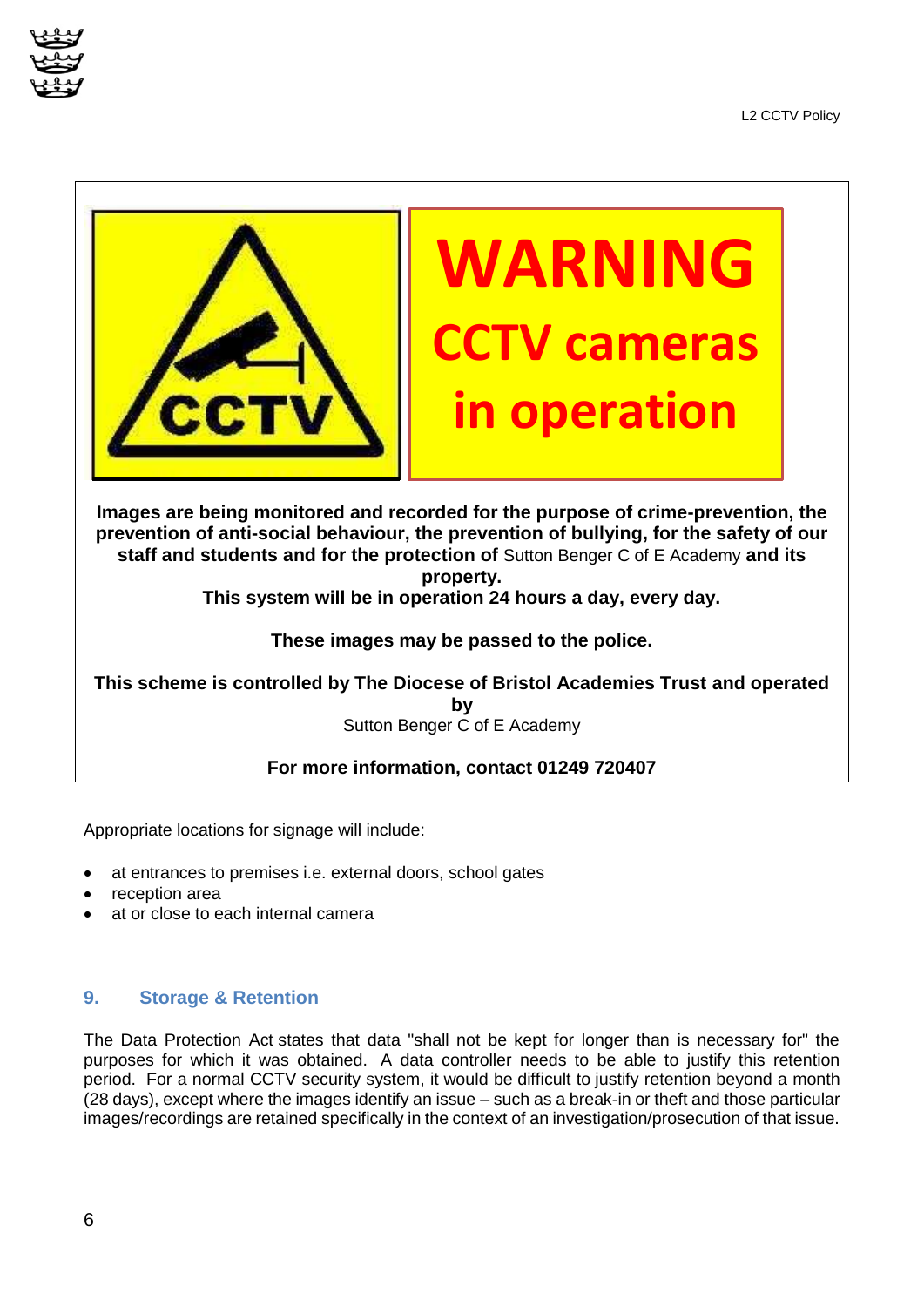#### **Accordingly, the images captured by the CCTV system will be retained for a maximum of 28 days except where the image identifies an issue and is retained specifically in the context of an investigation/prosecution of that issue.**

The images/recordings will be stored in a secure environment. Access will be restricted to authorised personnel. Supervising the access and maintenance of the CCTV System is the responsibility of the Estates and Facilities directorate working with staff at Sutton Benger C of E Academy. In certain circumstances, the recordings may also be viewed by other individuals in order to achieve the objectives set out above (such individuals may include the Police, other members of staff, representatives of the Department of Education and Skills, representatives of the HSE and/or the parent of a recorded student). When CCTV recordings are being viewed, access will be limited to authorised individuals on a need-to-know basis.

The hard drive for the CCTV system be stored in a secure environment. Access will be restricted to authorised personnel.

#### **10. Access**

Recorded footage and the monitoring equipment will be securely stored in a restricted area. Unauthorised access to that area will not be permitted at any time. The area will be locked when not occupied by authorised personnel. Access to the CCTV system and stored images will be restricted to authorised personnel only.

In relevant circumstances, CCTV footage may be accessed:

- By the police where Sutton Benger C of E Academy (or its agents) are required by law to make a report regarding the commission of a suspected crime; or
- Following a request by the police when a crime or suspected crime has taken place and/or when it is suspected that illegal/anti-social behaviour is taking place on school property, or
- To the HSE and/or any other statutory body charged with child safeguarding; or
- To assist the Principal in establishing facts in cases of unacceptable student behaviour, in which case, the parents/guardians will be informed; or
- To data subjects (or their legal representatives), pursuant to an access request where the time, date and location of the recordings is furnished to Sutton Benger C of E Academy or
- To individuals (or their legal representatives) subject to a court order.
- To the school's insurance company where the insurance company requires same in order to pursue a claim for damage done to the insured property.

*Requests by the police:* Information obtained through video monitoring will only be released when authorised by the Head teacher. If the police request CCTV images for a specific investigation, the police may require a warrant and accordingly any such request made by the police should be made in writing and the school should immediately seek legal advice.

*Access requests:* On written request, any person whose image has been recorded has a right to be given a copy of the information recorded which relates to them, provided always that such an image/recording exists i.e. has not been deleted and provided also that an exemption/prohibition does not apply to the release. Where the image/recording identifies another individual, those images may only be released where they can be redacted/anonymised so that the other person is not identified or identifiable. To exercise their right of access, a data subject must make an SAR in writing to the headteacher.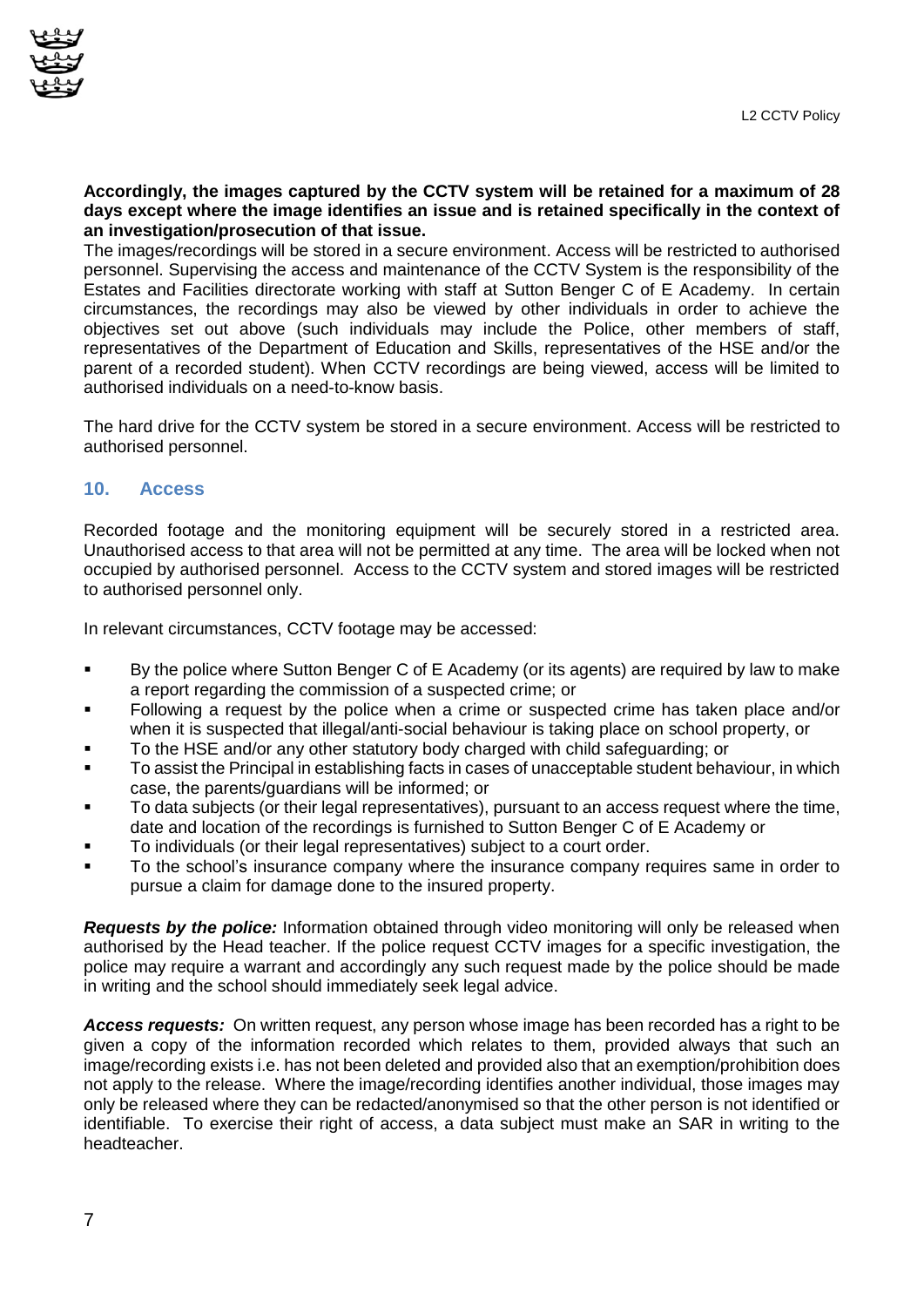

A person should provide all the necessary information to assist Sutton Benger C of E Academy in locating the CCTV recorded data, such as the date, time and location of the recording. If the image is of such poor quality as not to clearly identify an individual, that image may not be considered to be personal data and may not be handed over by the school.

In giving a person a copy of their data, the school may provide a still/series of still pictures, a tape or a disk with relevant images. However, other images of other individuals will be obscured before the data is released.

#### **11. Responsibilities**

The Head Teacher will:

- Ensure that the use of CCTV systems is implemented in accordance with the policy set down by Sutton Benger C of E Academy
- Oversee and co-ordinate the use of CCTV monitoring for safety and security purposes within Sutton Benger C of E Academy
- Ensure that all existing CCTV monitoring systems will be evaluated for compliance with this policy
- Ensure that the CCTV monitoring Sutton Benger C of E Academy is consistent with the highest standards and protections
- Review camera locations and be responsible for the release of any information or recorded CCTV materials stored in compliance with this policy
- Maintain a record of access (e.g. an access log) to or the release of tapes or any material recorded or stored in the system
- Ensure that monitoring recorded tapes are not duplicated for release
- Ensure that the perimeter of view from fixed location cameras conforms to this policy both internally and externally
- Approve the location of temporary cameras to be used during special events that have particular security requirements and ensure their withdrawal following such events. *NOTE: [Temporary cameras do not include mobile video equipment or hidden surveillance cameras used for authorised criminal investigations by the Police].*
- Give consideration to both students and staff feedback/complaints regarding possible invasion of privacy or confidentiality due to the location of a particular CCTV camera or associated equipment
- Ensure that all areas being monitored are not in breach of an enhanced expectation of the privacy of individuals within the school and be mindful that no such infringement is likely to take place
- Co-operate with the Health & Safety Officer of Sutton Benger C of E Academy in reporting on the CCTV system in operation in the school
- Ensure that external cameras are non-intrusive in terms of their positions and views of neighbouring residential housing and comply with the principle of "Reasonable Expectation of Privacy"
- Ensure that the hard drive is located in a secure place with access by authorised personnel only
- Ensure that digital recordings are stored for a period not longer than 28 days and are then erased unless required as part of a criminal investigation or court proceedings (criminal or civil) or other bona fide use as approved by the Chairperson of the Board
- Ensure that when a zoom facility on a camera is being used, there is a second person present with the operator of the camera to quarantee that there is no unwarranted invasion of privacy
- Ensure that camera control is solely to monitor suspicious behaviour, criminal damage etc. and not to monitor individual characteristics
- Ensure that camera control is not infringing an individual's reasonable expectation of privacy in public areas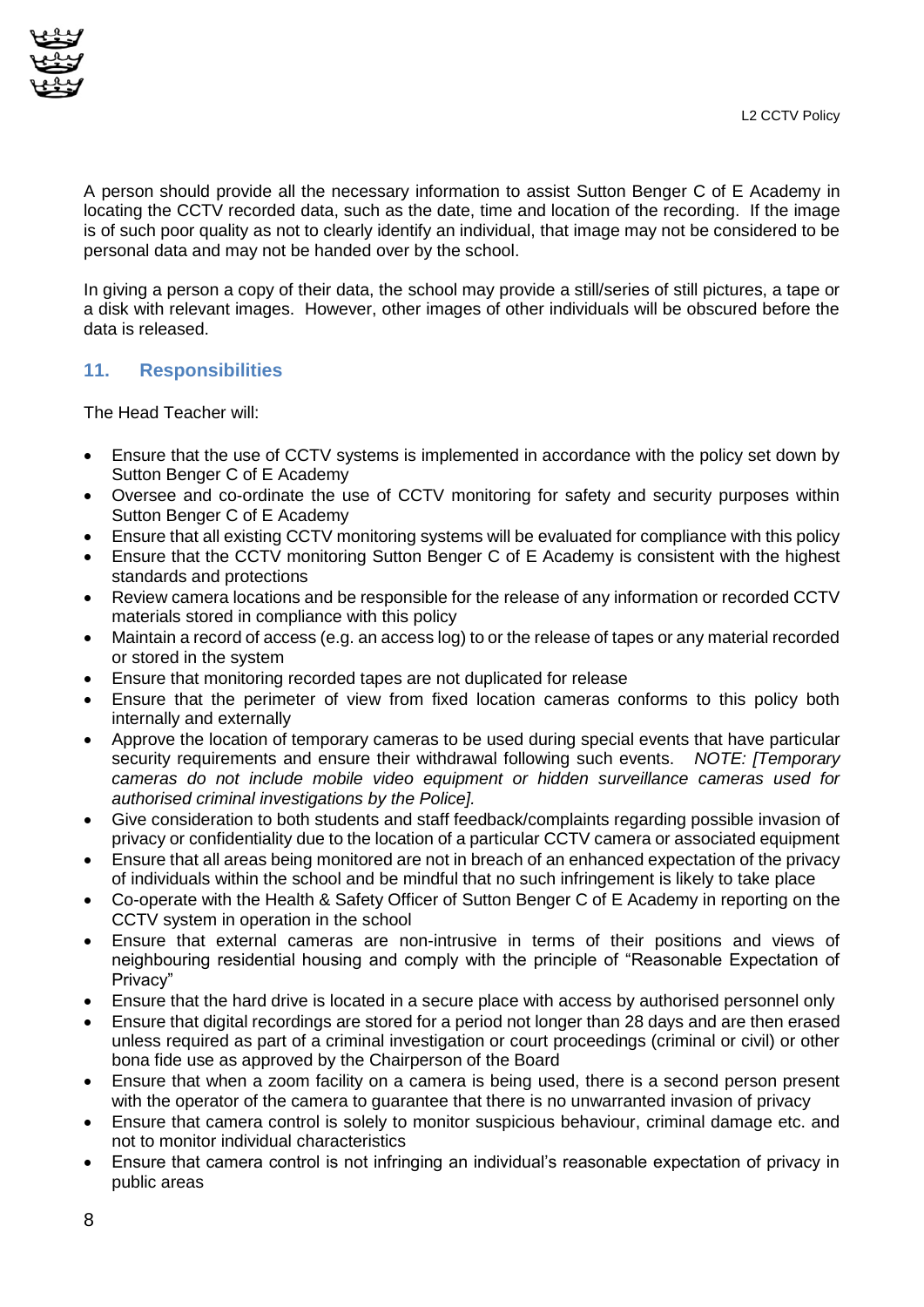Ensure that where the Police request to set up mobile video equipment for criminal investigations, legal advice has been obtained and such activities have the approval of the Chairperson of the **Board** 

#### **12. Implementation & Review**

The policy will be reviewed and evaluated from time to time. On-going review and evaluation will take cognisance of changing information or guidelines (e.g. from the ICO, the police, Department of Education and Skills, Audit units (internal and external to the school/) national management bodies, legislation and feedback from parents/guardians, students, staff and others).

The date from which the policy will apply is the date of adoption by the Academy Council. Implementation of the policy will be monitored by the Head teacher of the school. Head teacher of the school, will monitor the implementation of the policy.

| Date Implemented:       |  |
|-------------------------|--|
| <b>Date Reviewed:</b>   |  |
| <b>Version Control:</b> |  |

#### **APPENDIX 1 – DEFINITIONS**

#### **Definitions of words/phrases used in relation to the protection of personal data and referred to in the text of the policy;**

**CCTV –** Closed-circuit television is the use of video cameras to transmit a signal to a specific place on a limited set of monitors. The images may then be recorded on video tape or DVD or other digital recording mechanism.

**The Data Protection Acts** – The Data Protection Acts 2018 rights on individuals as well as responsibilities on those persons handling, processing, managing and controlling personal data. All school staff must comply with the provisions of the Data Protection Acts when collecting and storing personal information. This applies to personal information relating both to employees of the organisation and individuals who interact with the organisation

**Data** - information in a form that can be processed. It includes automated or electronic data (any information on computer or information recorded with the intention of putting it on computer) and manual data (information that is recorded as part of a relevant filing system or with the intention that it should form part of a relevant filing system).

**Personal Data** – Data relating to a living individual who is or can be identified either from the data or from the data in conjunction with other information that is in, or is likely to come into, the possession of the data controller.

**Subject Access Request** – this is where a person makes a request to the organisation for the disclosure of their personal data under the Data Protection Act 2018.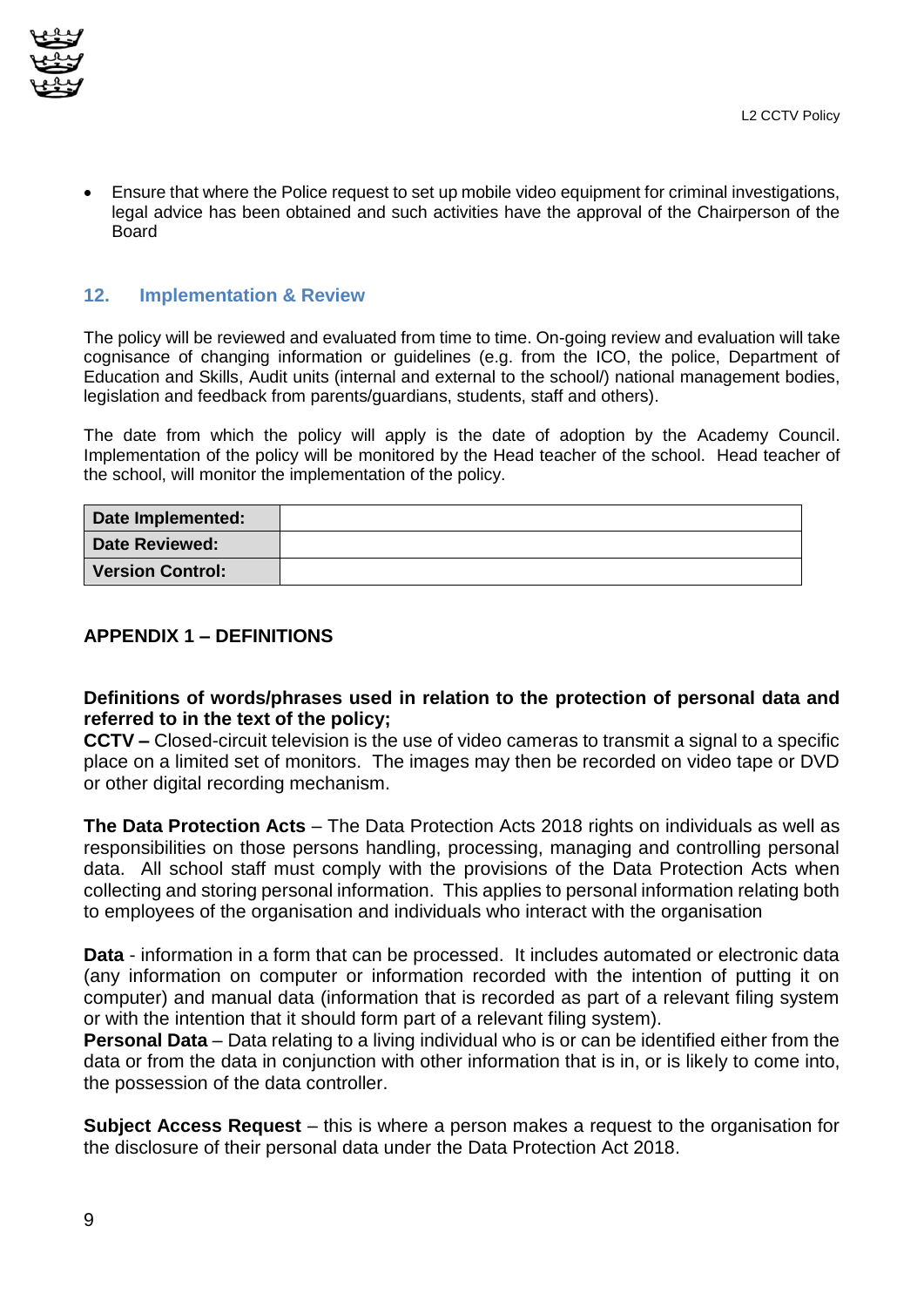

**Data Processing** - performing any operation or set of operations on data, including:

- Obtaining, recording or keeping the data,
- Collecting, organising, storing, altering or adapting the data,
- Retrieving, consulting or using the data,
- Disclosing the data by transmitting, disseminating or otherwise making it available,
- Aligning, combining, blocking, erasing or destroying the data.

**Data Subject** – an individual who is the subject of personal data.

**Data Controller** - a person who (either alone or with others) controls the contents and use of personal data.

**Data Processor** - a person who processes personal information on behalf of a data controller, but does not include an employee of a data controller who processes such data in the course of their employment, for example, this might mean an employee of an organisation to which the data controller out-sources work. The Data Protection Acts place responsibilities on such entities in relation to their processing of the data.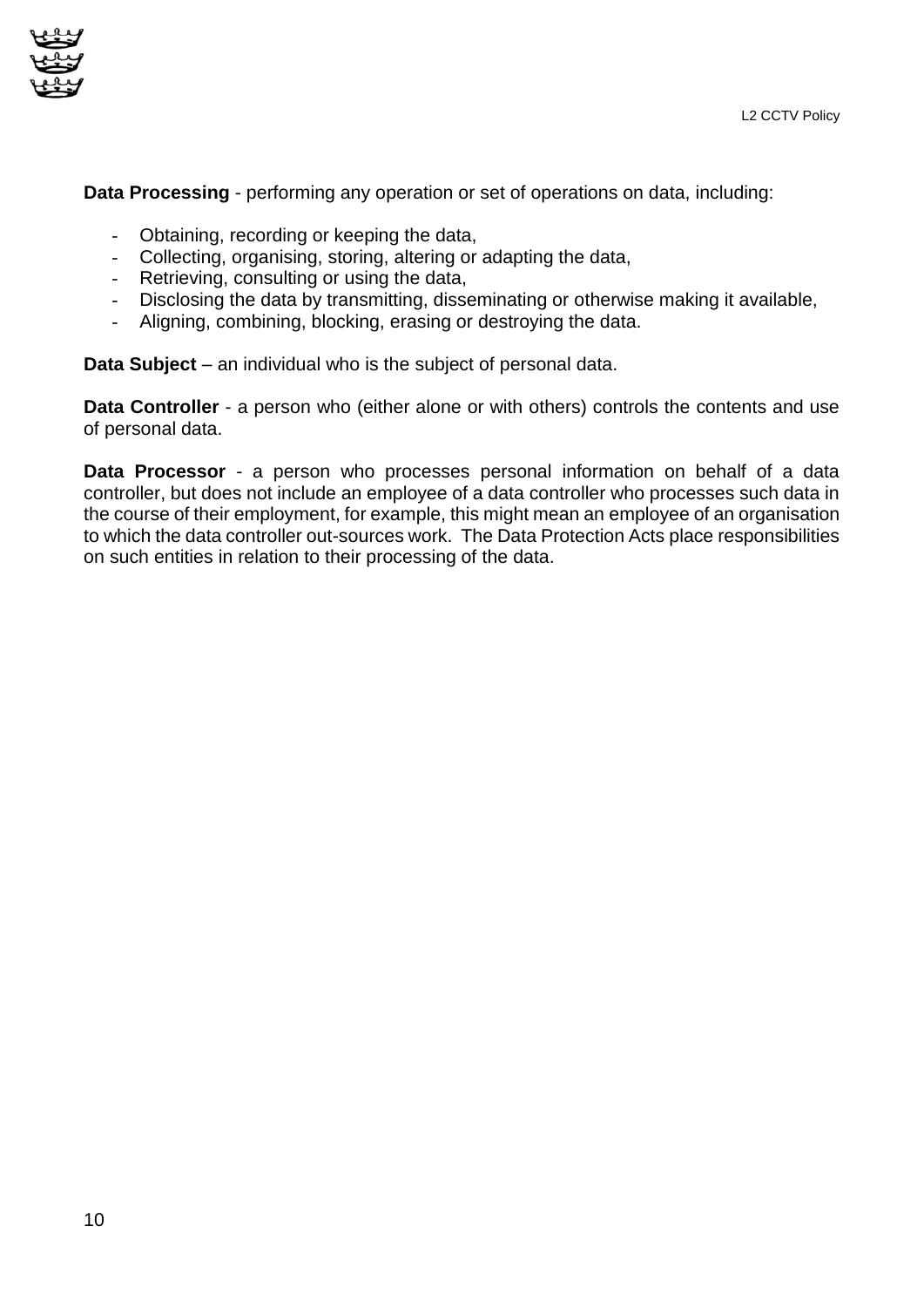

#### **APPENDIX 2 - PRIVACY IMPACT ASSESSMENT**

It is a statutory requirement that any activity involving a high risk to the data protection rights of the individual when processing personal data be assessed by the Data Protection Impact Assessment. Prior to the assumption of any such activity Sutton Benger C of E Academy will consult with its Data Protection Officer assess risks based on an initial screening process. The DPIA will:

- describe the nature, scope, context and purposes of the processing;
- assess necessity, proportionality and compliance measures;
- identify and assess risks to individuals; and
- identify any additional measures to mitigate those risks.

Upon completion of a DPIA the regulator (ICO) maintains the right to cease the proposed processing should it remain high risk.

Before a school installs a new CCTV system, it is recommended that a documented privacy impact assessment is carried out. A school which properly conducts such an assessment is less likely to introduce a system that contravenes the provisions of the Data Protection Acts 2018. This is an important procedure to adopt as a contravention may result in action being taking against a school by the ICO, or may expose a school to a claim for damages from a student.

Some of the points that might be included in a Privacy Impact Assessment are:

- What is the school purpose for using CCTV images? What are the issues/problems it is meant to address?
- Is the system necessary to address a pressing need, such as staff and student safety or crime prevention?
- Are the CCTV cameras intended to operate on the outside of the premises only?
- Is it justified under the circumstances?
- Is it proportionate to the problem it is designed to deal with?
- Is it intended that CCTV cameras will operate inside of the building?
- Are internal CCTV cameras justified under the circumstances?
- Are internal CCTV cameras proportionate to the problem they are designed to deal with?
- What are the benefits to be gained from its use?
- Can CCTV systems realistically deliver these benefits? Can less privacy-intrusive solutions, such as improved lighting, achieve the same objectives?
- Does the school need images of identifiable individuals, or could the system use other images which are not capable of identifying the individual?
- Will the system being considered deliver the desired benefits now and remain suitable in the future?
- What future demands may arise for wider use of images and how will they be addressed?